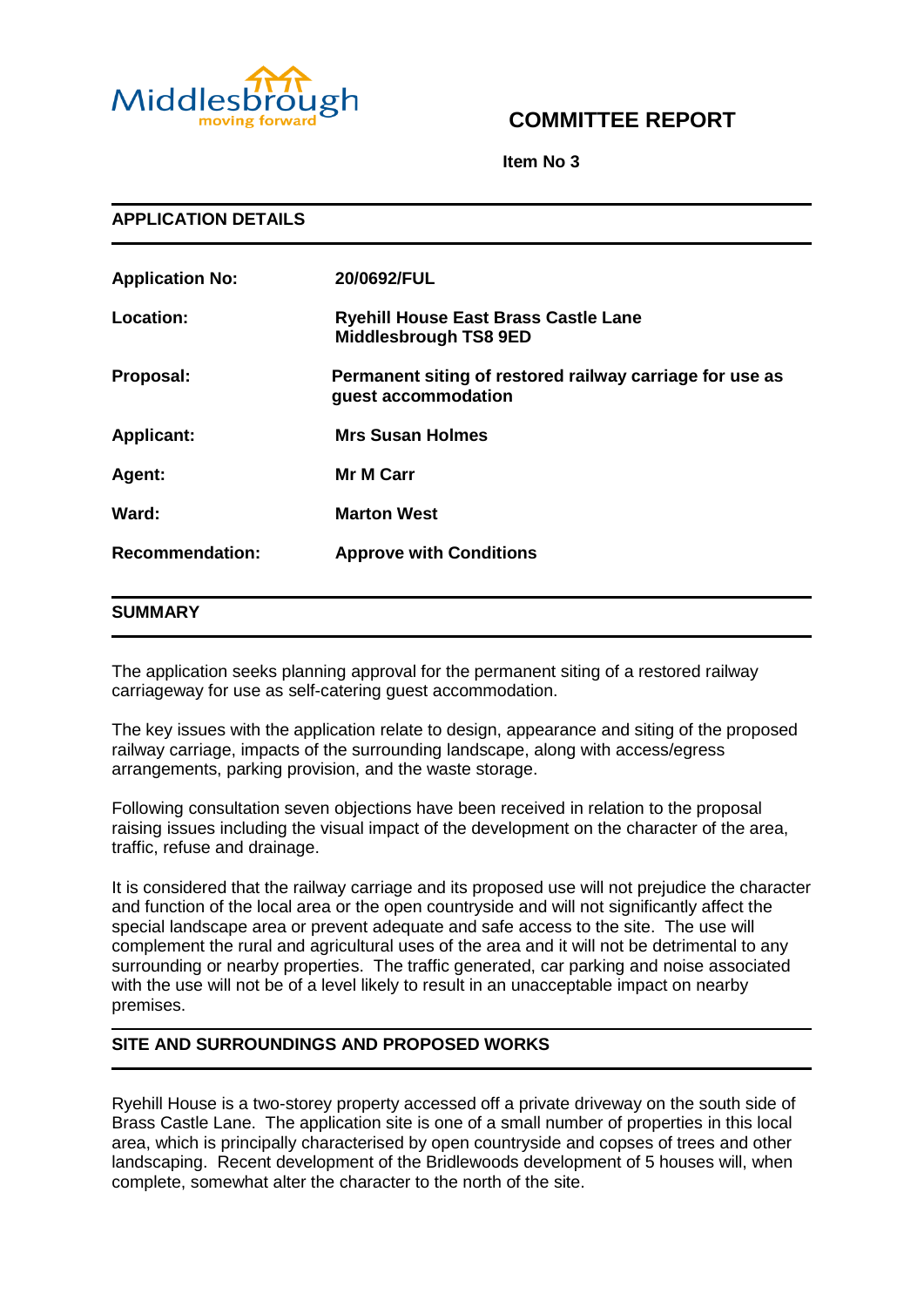The application seeks planning consent for the permanent siting of a restored railway carriage for use as guest accommodation in association with the main building.

## **PLANNING HISTORY**

20/0259/DIS Discharge of condition 2 (Scheme for storage & removal of refuse) and condition 4 (Parking plan) on planning application 17/0419/COU Full Discharge Conditions - 17th June 2020

17/0419/COU Change of use to Bed and Breakfast Approve with Conditions - 1st December 2017

#### **PLANNING POLICY**

In accordance with Section 38(6) of the Planning and Compulsory Purchase Act 2004, Local Planning Authorities must determine applications for planning permission in accordance with the Development Plan for the area, unless material considerations indicate otherwise. Section 143 of the Localism Act requires the Local Planning Authority to take local finance considerations into account. Section 70(2) of the Town and Country Planning Act 1990 (as amended) requires Local Planning Authorities, in dealing with an application for planning permission, to have regard to:

- The provisions of the Development Plan, so far as material to the application
- Any local finance considerations, so far as material to the application, and
- Any other material considerations.

#### Middlesbrough Local Plan

The following documents comprise the *Middlesbrough Local Plan*, which is the Development Plan for Middlesbrough:

- Housing Local Plan (2014)
- Core Strategy DPD (2008, policies which have not been superseded/deleted only)
- Regeneration DPD (2009, policies which have not been superseded/deleted only)
- Tees Valley Joint Minerals and Waste Core Strategy DPD (2011)
- Tees Valley Joint Minerals and Waste Policies & Sites DPD (2011)
- Middlesbrough Local Plan (1999, Saved Policies only) and
- Marton West Neighbourhood Plan (2016, applicable in Marton West Ward only).

#### National Planning Policy Framework

National planning guidance, which is a material planning consideration, is largely detailed within the *National Planning Policy Framework* (NPPF). At the heart of the NPPF is a presumption in favour of sustainable development (paragraph 11). The NPPF defines the role of planning in achieving economically, socially and environmentally sustainable development although recognises that they are not criteria against which every application can or should be judged and highlights the need for local circumstances to be taken into account to reflect the character, needs and opportunities of each area.

For decision making, the NPPF advises that local planning authorities should approach decisions on proposed development in a positive and creative way, working pro-actively with applicants to secure developments that will improve the economic, social and environmental conditions of the area and that at every level should seek to approve applications for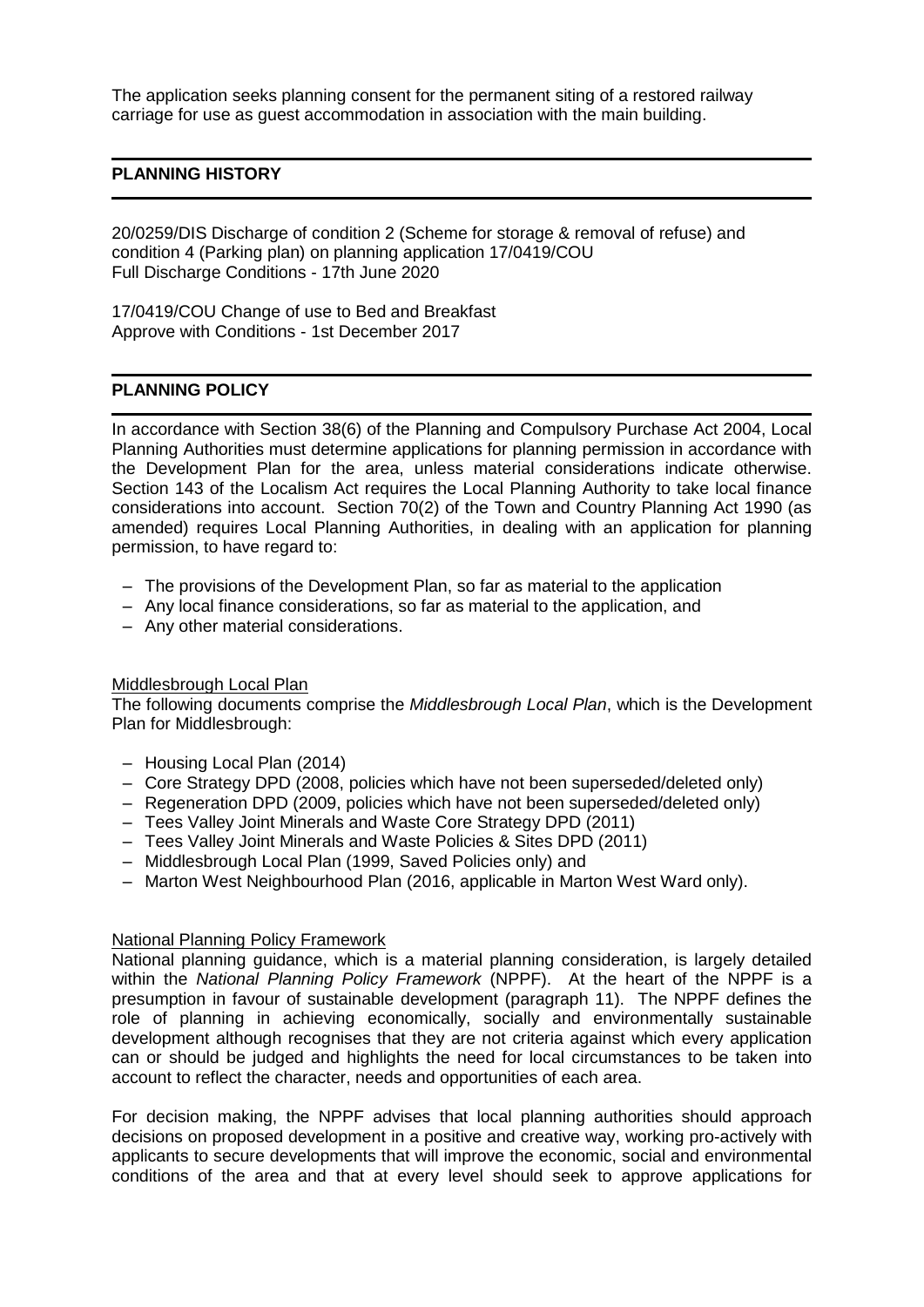sustainable development (paragraph 38). The NPPF gives further overarching guidance in relation to:

- The delivery of housing,
- Supporting economic growth,
- Ensuring the vitality of town centres,
- Promoting healthy and safe communities,
- Promoting sustainable transport,
- Supporting the expansion of electronic communications networks,
- Making effective use of land,
- Achieving well designed buildings and places,
- Protecting the essential characteristics of Green Belt land
- Dealing with climate change and flooding, and supporting the transition to a low carbon future,
- Conserving and enhancing the natural and historic environment, and
- Facilitating the sustainable use of minerals.

The planning policies and key areas of guidance that are relevant to the consideration of the application are:

Housing Local Plan (2014)

H1 Spatial Strategy

#### Core Strategy DPD (2008)

- CS4 Sustainable development
- CS5 Design
- DC1 General Development

#### Saved Local Plan Policies

- E20 Limits to Development
- E21 Special Landscape Areas

#### Minerals and Waste

MWC4 Deep Minerals – Salt MWC4 Shallow Minerals

**Other** Middlesbrough's Urban Design Guide

The detailed policy context and guidance for each policy is viewable within the relevant Local Plan documents, which can be accessed at the following web address. <https://www.middlesbrough.gov.uk/planning-and-housing/planning/planning-policy>

## **CONSULTATION AND PUBLICITY RESPONSES**

#### **Planning Policy -**

The use as guest accommodation is in-keeping with the use of the main building and is therefore an appropriate use in this location. Careful consideration must be given to the siting of the railway carriage in relation to this special landscaped area, should it be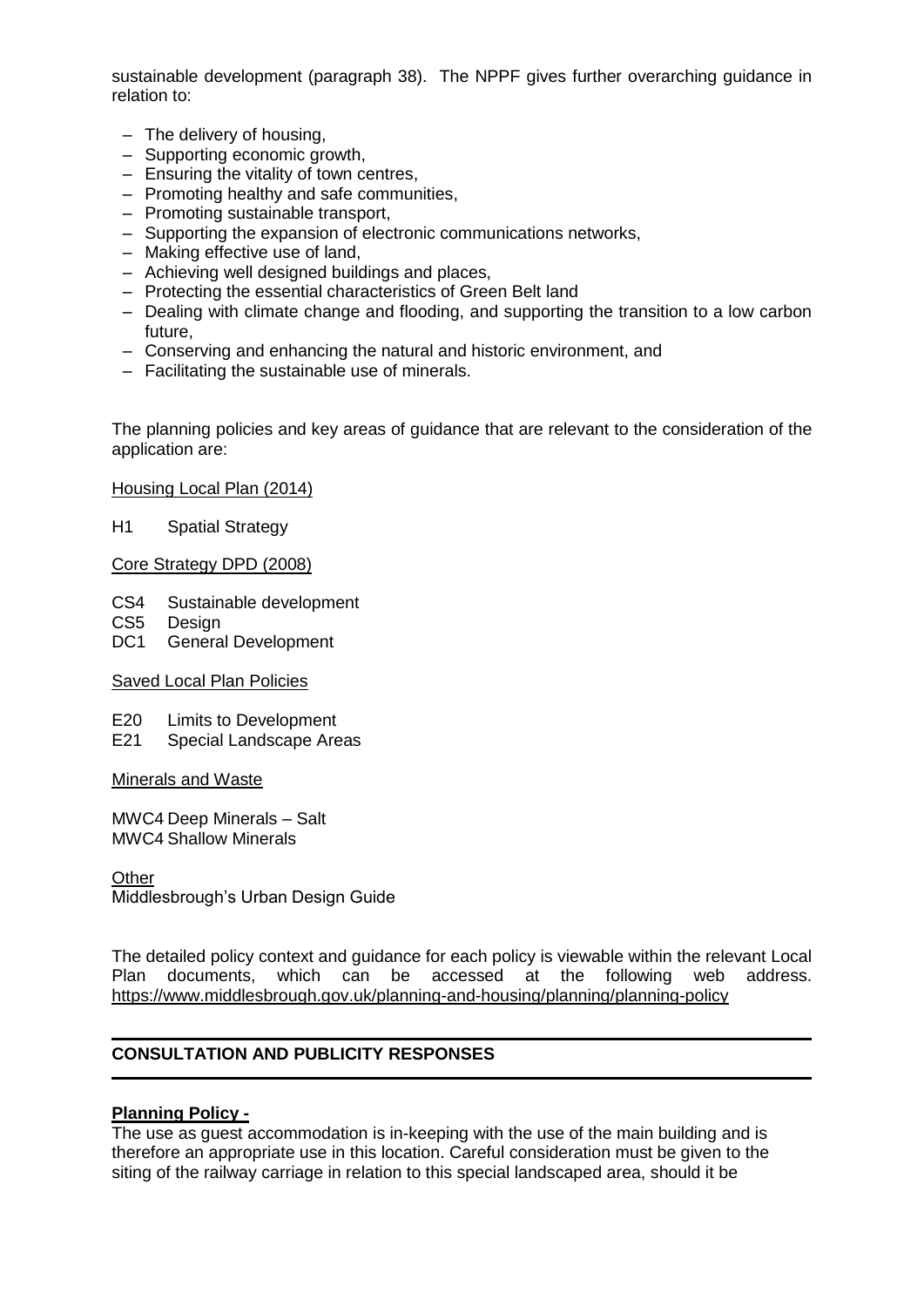considered that it would distract from the quality of the landscape or is detrimental to the character and appearance of the surrounding area, it could be contrary to policy.

## **Highways –**

No objection

**Environmental Health –**

No Comments

## **1 Ryehill Farm Cottage , Brass Castle Lane**

Loss of privacy/ Traffic /Highway safety/Parking provision

The B&B and Café situated next to my cottage creates a lot of traffic. The guests often travel passed my cottage to gain access to the B&B. I have installed a gate to stop this happening however the Holmes family refuse to shut the gates leading to the farm and my cottage. The also instruct guests to leave through the farm, which results in traffic passing by my cottage at all hours. I do not have a path, my cottage leads straight to the drive. I have attached images of guests and delivery drivers passing. With two small children and two dogs this creates a lot of disruption. The noise upsets my dogs who then bark. I am worried about the increased traffic should the above plans be given the go ahead. The speed in which people pass in their cars is also a worry, I have CCTV footage of this as we have had it installed due to safety worries.

Susan Holmes requested in the original planning in 2018, a one way system for guests to travel through the B&B drive way, passed my cottage and through the farm yard onto the private road, which then leads back onto Brass Castle Lane. This provided concerns for the council so it was withdrawn by Susan Holmes. It has however been the way in which guests often enter, it continues to be a major issue for myself and two young children. Gates being left open by guests makes the farm and my cottage unsecure and encourages people to enter.

Guests park outside my cottage, often blocking access for myself and parents next door. We have had verbal abuse from the Holmes family and guests when asking them to keep access clear and to not park in my parking area. Parking planning was submitted in May 2020 for the B&B guests which is not followed. It showed that there was no resident or guest parking in the drive outside our homes, again this is not the case. The Café that is currently being run creates more traffic as this was not in any plans. The café can be seen from their website and on social media. This is used daily dog walkers and passers-by. It has resulted in foot traffic passing my cottage into the private farm yard. We have dog waste being left and dogs running on private land off lead which is a concern.

Guests and delivery drivers often turn in the area outside my home, which results in cars edging within inches to my front door. I worry for the safety of myself and family when leaving my home.

Adding more guest accommodation is a major worry as there is not enough parking for the Holmes residents and B&B guests. This is without taking into account the Café guests.

#### Noise

With the Café creating gatherings on the patio to the rear of the property in larger numbers, it can become very loud during the daytimes. Music can often be heard on an evening/night time as well as drunken guests in the hot tub etc. I am concerned about the increase in guests and how I foresee it creating my noise for ourselves. Again the noise from cars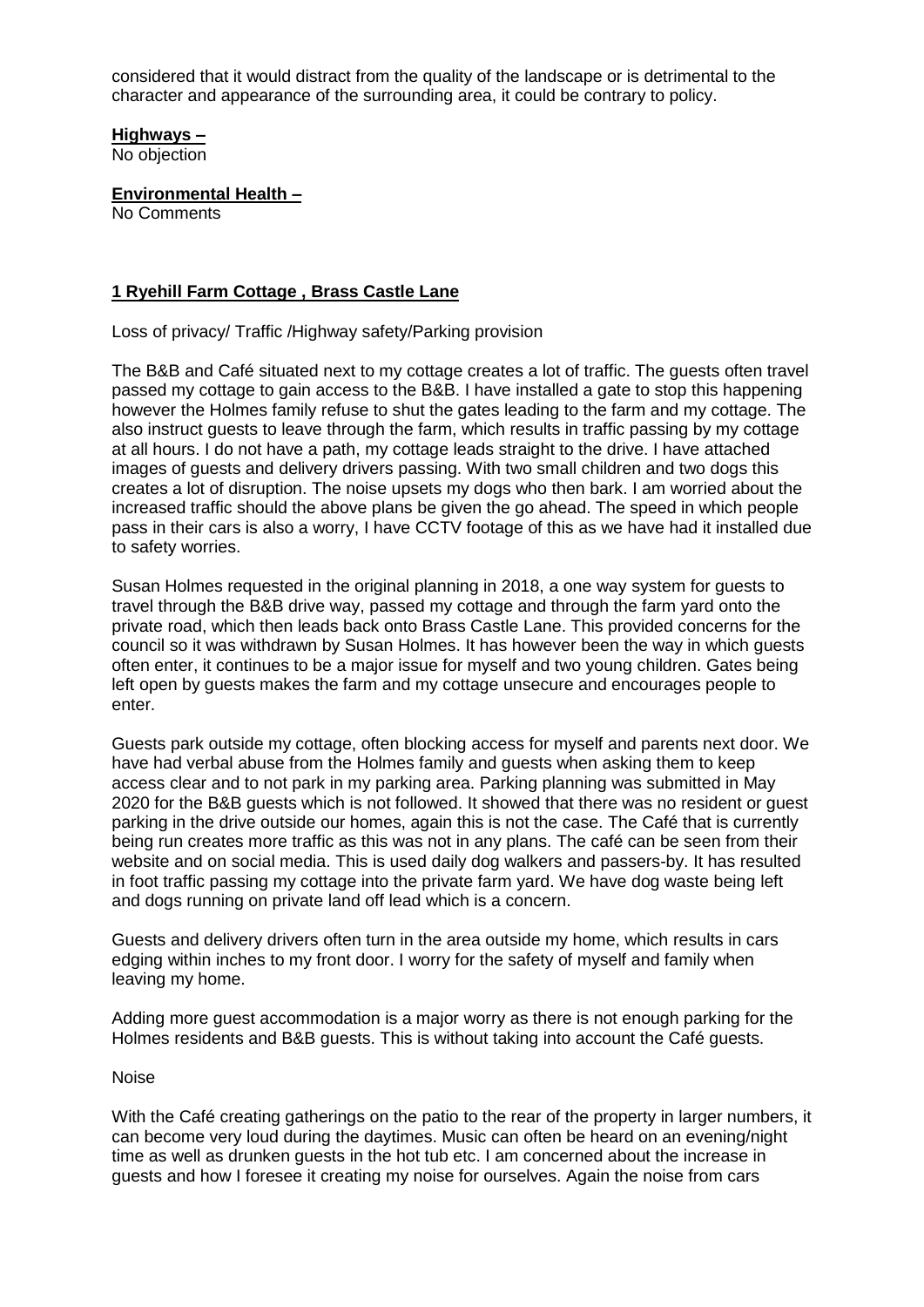leaving, often late at night wakes my son regularly as his bedroom is above the drive way guests have been using.

#### Government Policies

The Holmes family have never contained their waste, recycled or stored it correctly! I have an ongoing complaint within the refuse team, a Bupa bin has been stored outside our property with overflowing rubbish which has been there since January 2019. Not just the bin but the waste itself. I have photos which I will attach. I am beyond frustrated that this is still an ongoing issue and this creates vermin problems for myself and parents living next door. They do not adhere to Government waste guidelines, they dispose of waste on their land, they burn waste regularly that then creates smoke that blows into our open windows and onto our washing outside.

The Holmes family also operate a food produce company which they then dispose of rubbish from this onto their land. I am at a loss as to how this is still happening and how adding further guests will impact on this.

Planning was never submitted for The Café which runs for passing guests and they also serve alcohol to on an evening. This has resulted in drunken guests leaving Ryehill house late at night.

#### Appeals and Previous decisions

It has been the trend that what is submitted for planning has not been what has come to pass and I worry about what will happen if this planning is approved. Susan Holmes is unapproachable and shows little regard for her neighbour's safety. I have attached photos of guest's vehicles parking outside my home, passing by my front within a few inches and delivery drivers gaining access through the farm yard passing my property alarmingly close in a lorry.

## **East Close Farm, Sedgefield,**

We are the owners of the agricultural land adjoining the proposed development site. Having studied the planning application, we would like to make the following comments: It is stated that foul sewage is to be disposed of by septic tank but we understand that regulations changed on 01/01/2020 and now a sewage treatment plant needs to be installed for a new development.

The site can be seen from the footpath approximately 400m to the south of the development and also quite easily seen from Brass Castle Lane, especially since the 'non-existent' trees on the site are in the process of being felled and logged. We saw this for ourselves when we visited the site on 8th January.

No mention is made regarding the supply of mains water and electricity to the site, so presumably, both supplies will be required by guests staying in the carriage and electricity for lighting the surrounding area. Again, this will be very noticeable from Brass Castle Lane. The person who completed the planning application obviously knows very little about siting a heavy object onto bare land. Materials required for vehicle access and hard standing are put on the form as 'not applicable'.

In its permanent position, will the carriage wheels be sited on railway lines supported by sleepers or will the wheels be placed directly onto the ground? In either case, because of the large size and weight of the carriage, it will be necessary to remove many tonnes of soil from the final position and replace with many loads of stone in order to establish a hardcore base. Without this solid base the carriage would be dangerously unstable and sink into the soft ground. The crane brought in to move the carriage will also require an area excavated and filled with hardcore to act as a crane pad for lifting the carriage from the delivery vehicle and repositioning it on its final site. This crane pad will need to be plate tested before any work commences for safety reasons.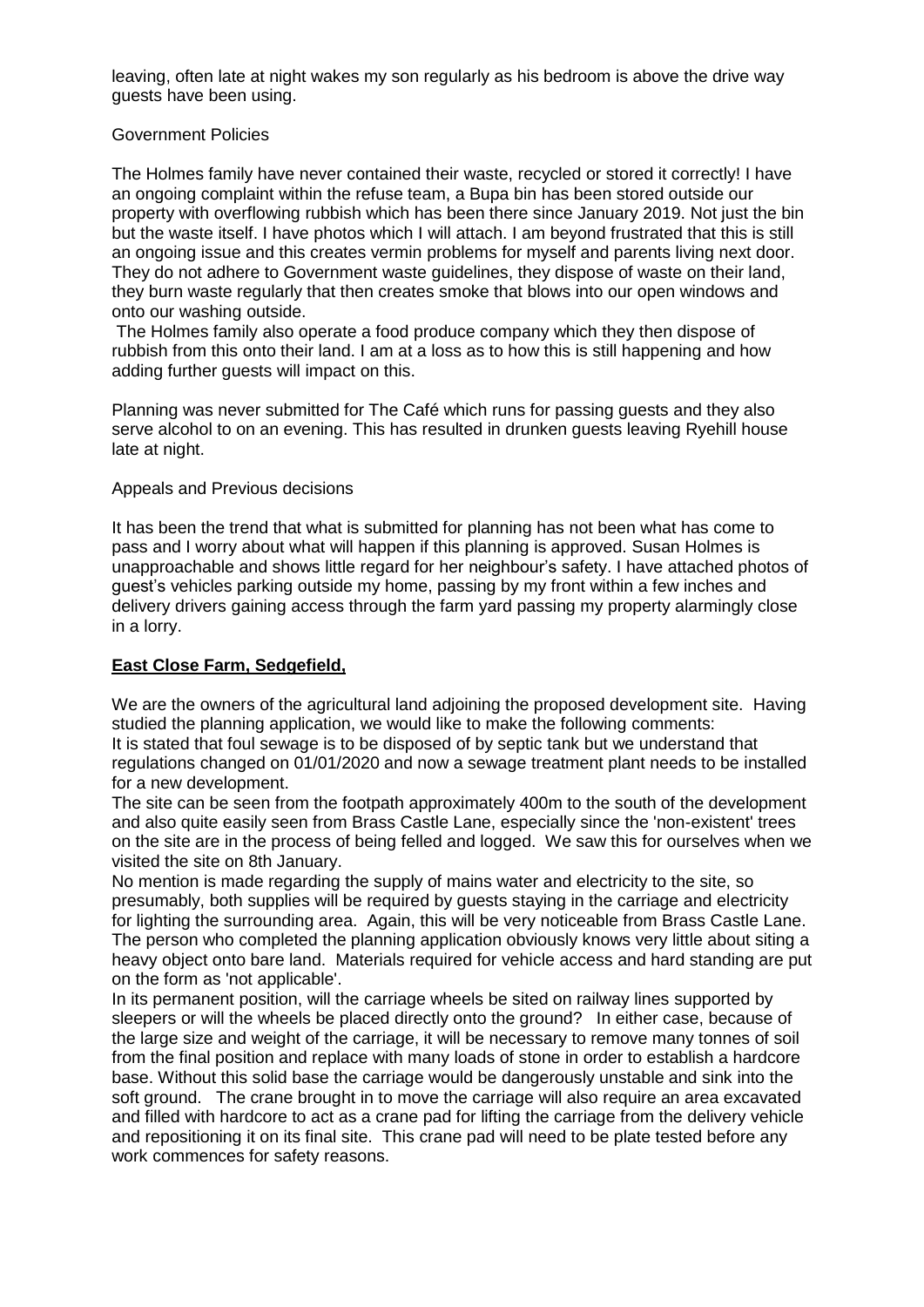Finally, and most importantly, does the restored railway carriage have a safety certificate covering the materials with which it is constructed?

We ask this question because, when the carriage was built back in the 1950's, the main material used at that time for insulation purposes was asbestos. If this is still present within the body of the carriage then it has the potential to become a serious hazard to public health, the health of any guests staying in the carriage and also to the wider environment. The carriage is already 70 years old and obviously not as robust as when it was first constructed. It is intended that this will be situated in an exposed position open to all weather conditions which, most probably, will cause further deterioration. The only way to prevent any future incidents would be to insist that all hazardous materials including asbestos are removed before the carriage is delivered to site. This should be part of any planning approval conditions.

In our opinion there are two noteworthy features on the Ryehill House site, one being Ryehill House itself and the other being the beautiful tree-lined entrance road surrounded by attractive, mature woodland on either side. By their own admission the applicants have stated that the carriage is not suitable to be placed near to the house. Why therefore, will it be suitable to place it on or near the other site of outstanding beauty?

#### **3 Bridlewoods, Brass castle Lane, Marton, Middlesbrough**

I object to the proposed scheme at the entrance to Ryehill house/Bridlewoods. I feel that should this be allowed it will have a detrimental impact on the aesthetics of the surrounding area. Not only this but given that its location at the entrance gates, which are permanently open, is clearly visible from the road a used railway carriage would likely attract antisocial behaviour when uninhabited.

Although I am not in the hospitality industry, I am concerned that should this idea prove not to be a viable business investment what then will happen to a permanently sited railway carriage? In this case I expect if planning was granted for the permanent siting of the carriage it would be more cost effective for the owner to simply leave it to rot.

I do not object to the principal of a railway carriage being used for accommodation, however I feel it could be better sited out of public view , within the grounds of the house , to avoid loss of privacy and amenity to the Bridlewoods Development. Therefore I urge the council not to approve this application at the entrance to my home.

#### **1 Bridlewoods Brass Castle Lane Marton Middlesbrough**

I would like to lodge an objection to the proposed siting of a former railway carriage next to my, soon to be built, new home.

Myself and my architect have spent a lot of time and effort on the design of my new property in order to appease concerns raised by the planning department and local residence. The design we now have approval for is for of a semi sunk courtyard property with a sedum roof. This specialised design will add great cost to the build but massively reduce its visual impact. I feel this will have all been a waste of time, effort, and money if this application is approved.

I urge the planners and the committee to consider the detrimental impact on the surroundings, my property being overlooked, the integrity of the bridlewoods development Nd the fact that the application is against the local development plan. I feel should the proposed railways carriage be given the in-depth consideration my property had it will surely be declined on the grounds of its impact on the surrounding areas.

#### **Kelt Properties LTD - Developer of Bridlewoods, Brass Castle Lane, Marton, Middlesbrough TS8 0UF**

We object to the siting of a railway's carriage at Ryehill house. If this application were to be approved, it would have a detrimental effect on not only the whole Bridelwoods development but also the surrounding area of brass castle lane.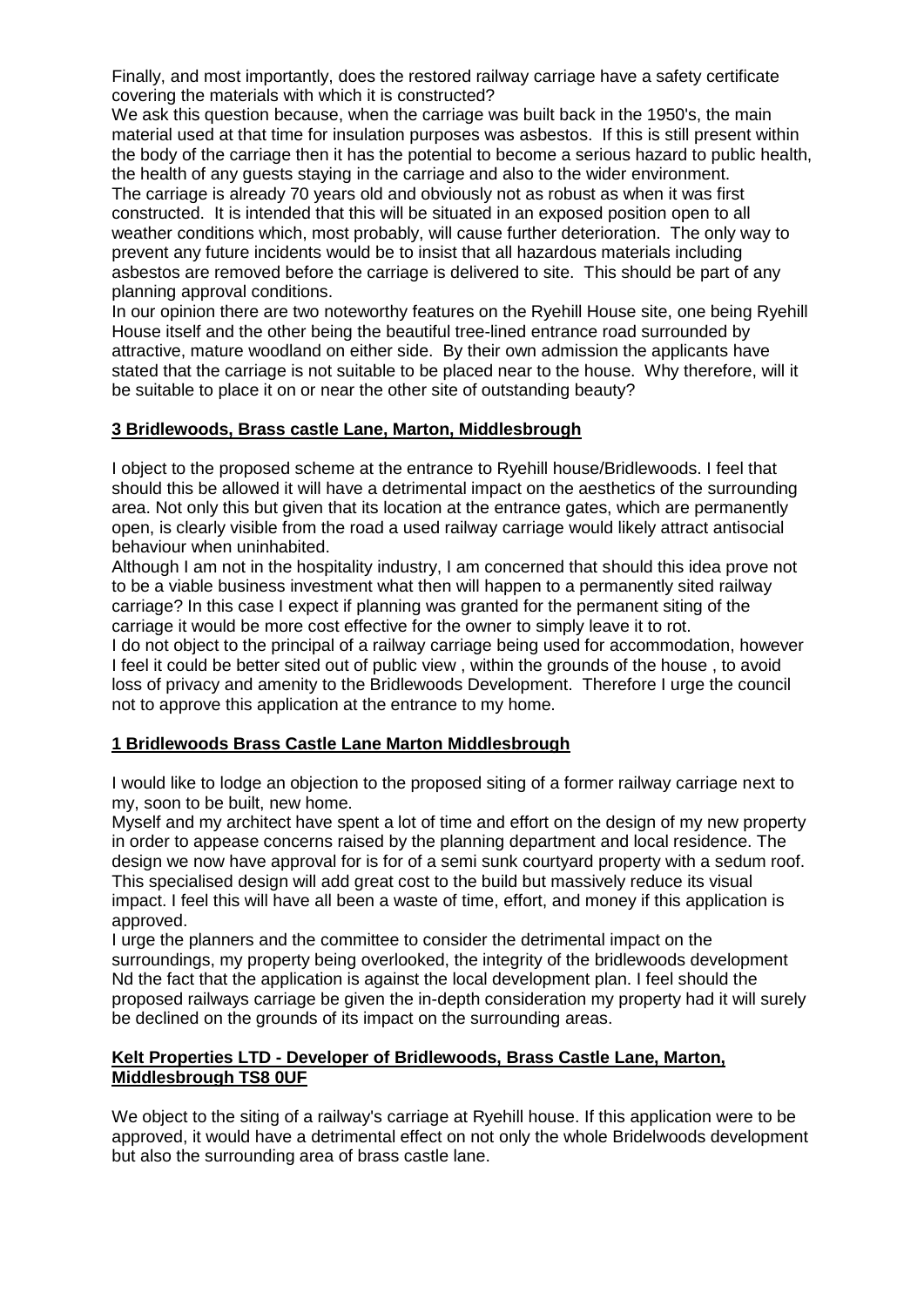The chosen location is clearly visible from brass castle lane and the bridlewoods development. Not only that but it seems clear that tree felling is required to house the carriage and make provision for car parking thus increasing its visibility.

We have been sympathetic to the 'countryside' location in our development of Bridlewoods. Every provision has been made to make sure not only does our development have a reduced impact on the area but also improves it where it can. We feel our efforts and investment will have been wasted should the council/committee allow a used railways carriage to take up a prime position directly at the entrance to bridlewoods.

# **4 Bridlewoods, Brass Castle lane**

I wish to object to the planning application for the following reasons.

- 1. The carriage to be in full view from Brass Castle Lane.
- 2. An area of natural beauty with no history of railways.
- 3. Railway carriage not in keeping with other buildings on brass Castle Lane.
- 4. Adverse effect on the landscape.
- 5. Further accommodation if needed should be located nearer to the property.
- 6. Any accommodation needed should be of brick build.

I would also like to add that I am building my house in an area of natural beauty and I believe this would hinder the landscape terribly. For these reasons I wish to strenuously object to the planning application. I am also prepared to speak at any planning committee meeting or hearing.

# **2 Ryehill Farm Cottage, Brass Castle Lane**

After reading all relevant documents concerning the planning application for permanent siting of a railway carriage for use as guest accommodation, I have very serious concerns. The small courtyard area directly in front of my home is owned by Mr and Mrs Holmes and they have access across the farmyard to Brass Castle Lane. Despite voicing our concerns over the volume of customers and deliveries passing my cottage, it continues to happen. Customers and delivery drivers do not have access through the farm, only residents, and the Holmes family instruct them to do so. The customers also use the area in front of our home to turn, which is extremely unsafe and results in them pulling within inches of our cottages. I have had 2 cars hit my parked vehicle and customers regularly move our property to allow for enough room to turn around, including our wheelie bin and wheelbarrow. Customers often park in front of our cottage, often blocking our access and blocking our cars in. We have 2 young grandchildren living next door and the vehicles manoeuvrings and speed give me great cause for concern. The parking planning submitted in May 2020 for the B&B states that the parking is situated alongside the Holmes residence and there is ample room for turning, this is not the case. There is also a drop in cafe situated within the B&B that results in not only customers arriving in cars but also on foot as there is a public walkway running through the farm, these customers use private land to access the cafe often leaving farm gates open.

The Holmes residence fail to contain their waste and store refuse which I contacted the Refuse department regarding this in October 2019. This then went to the complaints department as even after the bin storage planning was submitted in May 2020, it still was not adhered to. This is an ongoing problem. It has created a vermin problem for myself. I had a consultation with a pest controller who identified that the tunnelling is coming from the Holmes land and that the waste collecting in front of my property is the food source. The Bupa bin outside has been there for 1 year, without being emptied in this time. I worry about the effect more customers would have on this issue.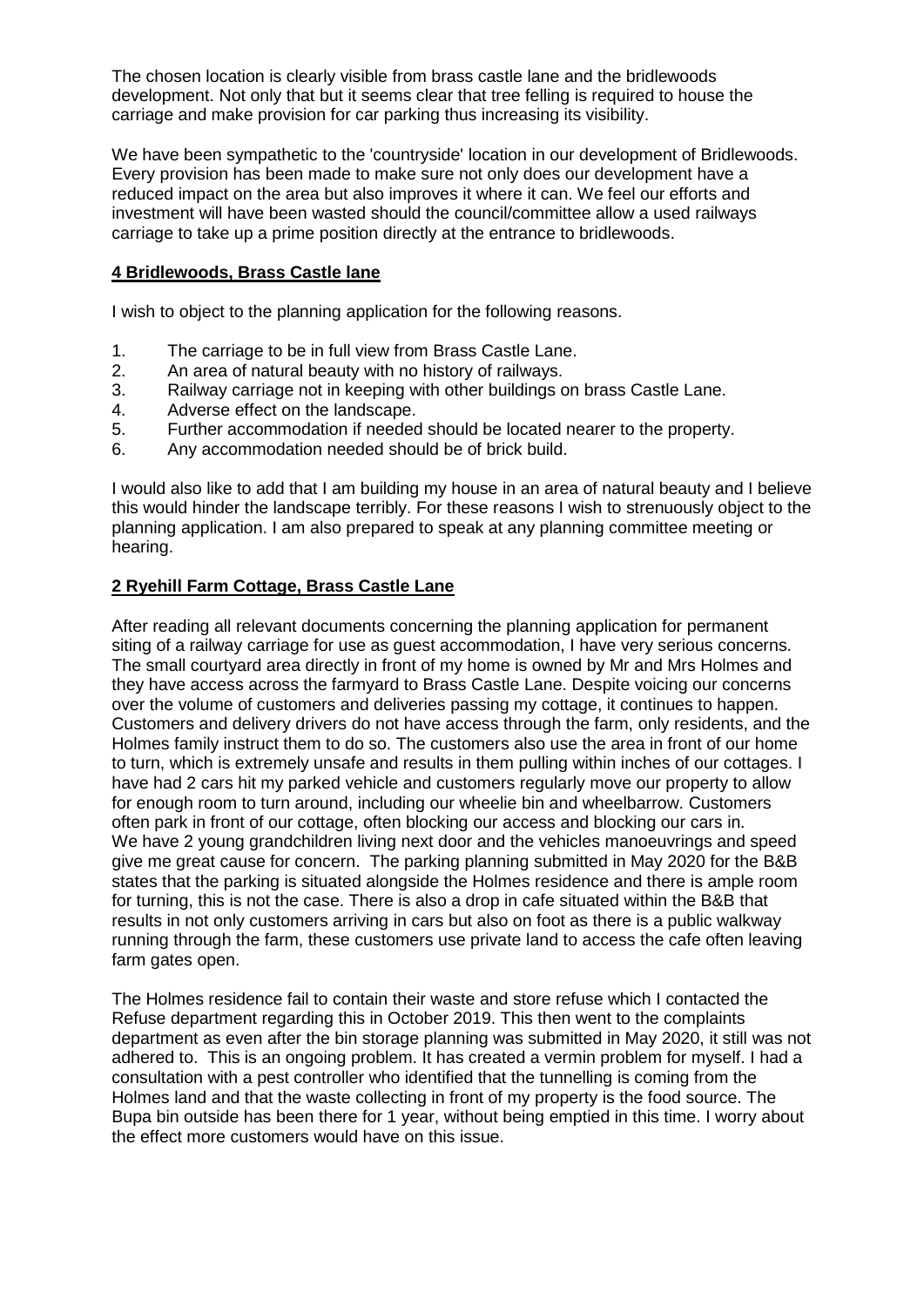The site states that there is available space for the railway carriage to be erected yet there has been mature trees felled and disposed of onto the private farm land running alongside of the Holmes property. Mr Holmes clearly states on the application that no work has yet been started.

Now as I type this during another nation lockdown, I have had 3 different cars pass through the farm yard from the Holmes residence, 2 of which are not the Holmes family. I have not seen these vehicles before or the people opening our gates to access the Farm yard. Both leaving Gates open as they go. The Holmes family want to add parking do their large existing drive way yet often refuse to customers to access it, which confuses me as to how more customers will not add to our existing problems. I have had CCTV installed for our own safety and will attach images for you to see that the large numbers of traffic are causing major safety worries and stress for ourselves.

## **Public Responses**

| Number of original neighbour consultations 12 |   |
|-----------------------------------------------|---|
| Total numbers of comments received            |   |
| Total number of objections                    |   |
| Total number of support                       | 0 |
| Total number of representations               | O |

# **PLANNING CONSIDERATION AND ASSESSMENT**

#### **Overview**

1. The application before Members is a full application for the permanent siting of a restored railway carriage as guest accommodation in addition to the current bed and breakfast use of the main building, Ryehill House East. The main issues to consider with the application are the principle of the use of the application site, the siting and design/appearance of the restored train carriage, vehicular access/egress arrangements, and the potential impacts on the residential amenities of the occupiers of neighbouring properties. These and other material planning considerations are considered as follows.

## **Relevant National and Local Policies**

- 2. National guidance relating to development that supports economic prosperity in rural areas is contained within the National Planning Policy Framework (NPPF). Local authorities are encouraged to recognise the role that rural areas play in supporting the local economy, and to encourage and support economic growth in rural areas. The NPPF recommends that local authorities take a positive approach to sustainable new development in order to create jobs and prosperity in these rural areas. Local authorities should also support and promote the development and diversification of rural businesses, as well as to support sustainable rural tourism that bring benefits to the rural area.
- 3. The relevant policies in the Local Development Plan regarding this application are DC1 (General Development) and CS4 (Sustainable Development) and CS5 (Design) of the Core Strategy (adopted 2008), H1 (Spatial Strategy) of the Housing Local Plan DPD (adopted 2014) and E20 (Limit to Development) and E21 (Special Landscape Areas) of the Local Plan (adopted 1999) and MWC4 (Minerals and Waste). Policies DC1 and CS4 seek to achieve high quality development that is situated in the right place and minimises the impact on neighbouring occupiers.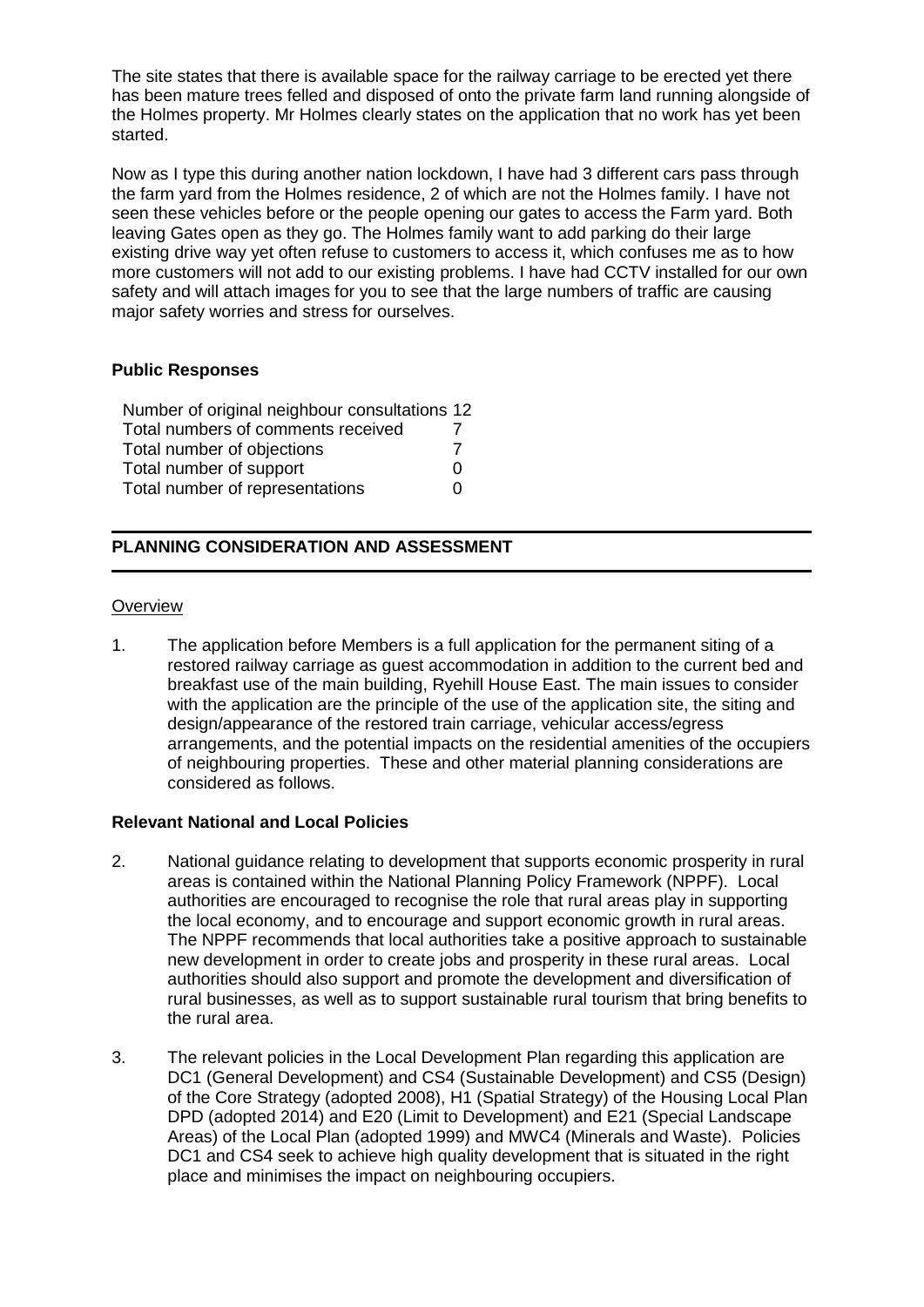- 4. The application site is located close to the southern edge of the borough, beyond the limit to development and within defined special landscape area. Any proposed development beyond these boundaries must be considered against the criteria within Policies E20 and E21. Policy E20, in the interests of protecting the open countryside. These policies identify a limit to development beyond which development will be strictly controlled, with allowable development referenced as including tourism proposals which are compatible in scale, materials, and appearance with a rural setting and designed to be integrated with the surrounding landscape.
- 5. Policy E21 determines special attention will be given to the protection and conservation of the scenic quality and character of the landscape in the areas designated as Special Landscape Areas. With development only permitted where it will not detract from the special scenic character and quality of the landscape, is of a high standard of design and is carefully located to reflect the traditional scale and character of buildings and landscape in the area and that the use of material is sympathetic to the locality, and does not have a detrimental impact on features important to the landscape, such as trees and hedges.
- 6. Policies CS4 and CS5 require development to demonstrate sustainability and high quality design, preserving the character or appearance of areas of special interest. Policy DC1 requires development to take account of the visual appearance and layout of the development and its relationship with the surrounding area in terms of scale, design and materials.

## **Proposal and principle of the development**

- 7. The proposal seeks the permanent siting of a classic railway 'sleeper' carriage for guest accommodation associated with the existing bed and breakfast venue operating from Ryehill House East, which is a large country home. In terms of the actual train carriage its internal fixtures and fittings will be updated, restored and intended to be renovated to provide modern luxury accommodation to offer visitors to the town and rail enthusiasts the unique experience to be accommodated overnight in a traditional sleeper carriage. Externally there will be no additional buildings or fabrication added to the carriage. The carriage is approx.. 21m in length, 4m in width and 4m in height. The train carriage is intended to sit separately to Ryehill House East adjacent the private road, to the north of the site but south of Brass Castle Lane. Access to the site will be via the existing entrance to Ryehill House, off Brass Castle Lane. Car parking for carriage guests will be available immediately inside the gate. The carriage will be for the use of self-catering guests accommodating one or two families at any one time for stays between 3 and 7 days.
- 8. In principle, the proposed development is considered to be in accordance with the national guidance, as it would bring people and visitors to the area and support, not only the immediate rural economy, but also the wider economy, albeit on a small scale.
- 9. The countryside at this location is defined in part by the nature and appearance of Brass Castle Lane, a rural road without footpaths, as well as the golf course, open fields and areas of wood / copses. The recently approved and partially developed Bridlewoods development will represent a clear change in character to this area, providing 5 houses, and entranceway / feature adjacent to Brass Castle Lane in close proximity to the application site. These changes will therefore create a less rural aspect to the wider site setting. The train carriage will be visible from outside of the site to some degree, adding an interesting feature within the landscape which is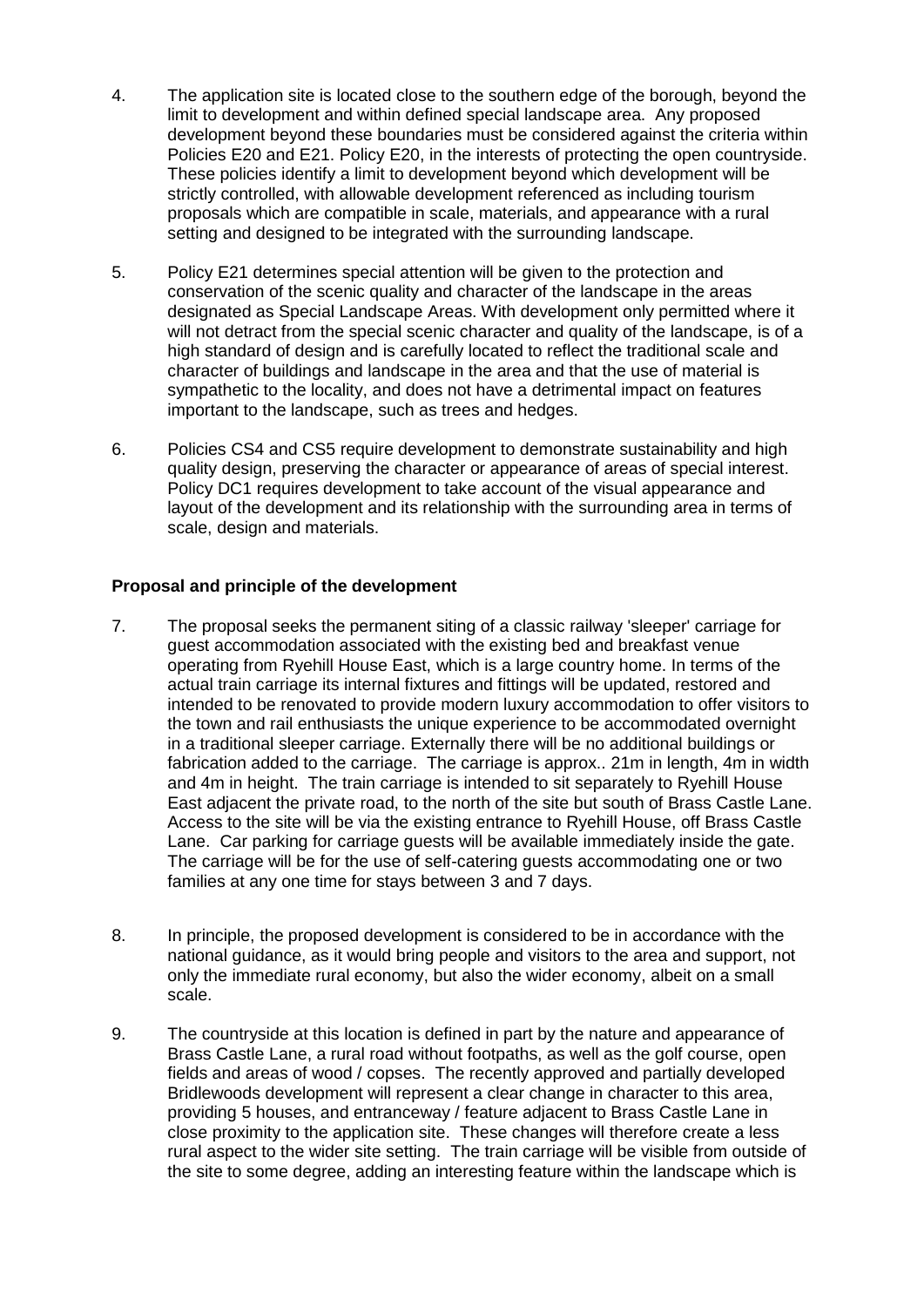complimentary to the other tourist and accommodation attractions in this location. However the immediate area is lined with trees and the surrounding area is heavily wooded. Given the size, scale and location of the carriage the significant landscape features would continue to dominate the local landscape and would provide a backdrop of trees from several aspects. It is therefore considered that this small scale proposal would therefore have only a low impact on the special landscape and scenic character of the area which is considered to be acceptable without undermining the principles of saved Local Plan Policy E21.

## **Impacts on Privacy and Amenity**

- 10. The proposed holiday accommodation unit is set away from other residential properties by sufficient distance to prevent this proposed residential use having an undue impact in relation to privacy and amenity. Access/egress arrangements, parking provision, and waste storage that are associated with this type of accommodation and its operation must also be considered, and its noted that a number of concerns have been raised by occupiers of neighbouring properties with regards to the current arrangements at Ryehill House East. However it is noted that these concerns largely refer to the existing Bed and Breakfast use at the main building rather than at the proposal site which although is a similar use will operate separately and will occupy a fairly secluded positioned to the north of the main building away from existing residents.
- 11. The supporting documentation contained with the application is limited although given the size of the site the limited traffic which is likely to attend the accommodation, the need for only a limited amount of parking, and waste storage arrangements can all be reasonably accommodated within the curtilage of the site without detrimentally affecting the character and appearance of the open countryside or amenities associated with neighbouring properties. A condition is recommended to address these matters. In principle, therefore, the proposed development is considered to be acceptable and in line with Policy E20, CS4 and DC1 in these regards.

# **Highways impacts**

- 13. Highways concerns have been raised by various local residents. The site plan submitted in support of the application, indicates that guest arriving to the site will enter via the private track road south of Brass Castle Lane and that six parking spaces will be made available for guests adjacent the train carriage, three either side of the road, although it is anticipated there will only be two spaces required at any one time. Assuming guests would use the carriage as a base and would go out on day trips, the guests would exit and enter once or twice per day. Access and parking arrangements in association with the carriage accommodation are adequate in this case and will have minimal impact of other residents in this area. There are no Highway objections to the use and siting of the railway carriage in accordance with DC1.
- 14. Concerns have been raised in respect of the carriage being brought to site and the impacts this will have This is not specifically a material planning consideration unless it requires specific development works requiring permission for this to be undertaken. The applicant has advised that it will be winched on rails from a roll on roll off lorry rather than craned in and it is considered this is likely therefore to have only a temporary implication. Any operations in or adjacent to the highway by the haulier or others will need to adhere to relevant highway legislation / safety requirements.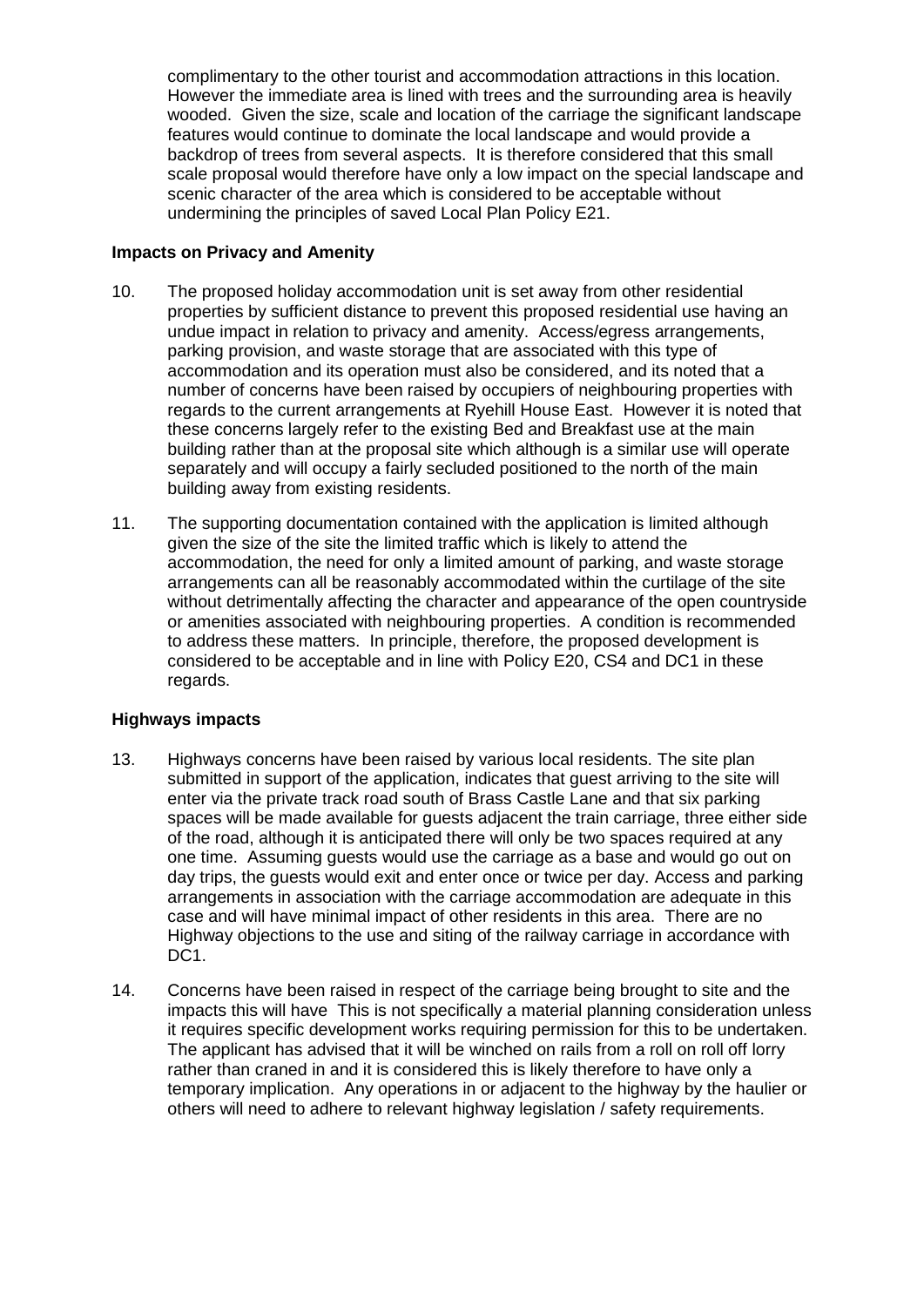# **Trees**

15. Concerns have been raised regarding a number of trees that have been recently removed on site. The applicant has confirmed that two large trees have been felled, one that was leaning dangerously and was unsafe and one that was diseased and unsafe with further suggestion that hedge trimming and removal of small self seeders will continue as part of normal annual maintenance. There is no specific requirement for trees to be removed as part of this scheme and the surrounding trees are not protected by TPO status.

#### **Other Matters**

- 16. The applicant has advised that they have made tentative enquiries regarding drainage. The two options available are Mains Drainage or a septic tank but have yet not had a quotation for either option but will choose one or the other. As such a condition is recommended to address this matter
- 17. Waste and recycling from the site will need to be left at the nearest highway point (Brass Castle Lane) for collection. The commercial waste bin is also sited just inside the Ryehill House entrance, and will be available for Carriage Guests to use. The bin is currently emptied weekly. The contract could be amended should the need arise.

## **Conclusion**

- 18. On balance, the proposal is considered to constitute an acceptable form of development and the provision of relatively unique guest accommodation within the site of existing tourist accommodation is considered to complement the offer without unduly undermining the rural and agricultural character of the area. The use as guest accommodation is in-keeping with the use of the main building and is therefore an appropriate use in this location.
- 19. Overall, the principle of the use and siting of the train carriage is considered to be acceptable, and the detailed matters of the highways implications, parking arrangements and waste storage are not considered to result in harm to the local rural area, which is designated as a special landscape area and beyond the limit of development. Officer recommendation is to approve subject to conditions.

# **RECOMMENDATIONS AND CONDITIONS**

## **Approve with Conditions**

## 1. **Approved Plans**

The development hereby approved shall be carried out in complete accordance with the plans and specifications below and shall relate to no other plans.

- a. Location plan received 16th December 2020.
- b. Carriage details received 16<sup>th</sup> December 2020.
- c. Proposed site plan (showing access, parking provision and refuse arrangement) received 22nd February 2021.

Reason: To ensure a satisfactory form of development and for the avoidance of doubt.

#### 2. **Time Limit**

The development to which this permission relates must be begun not later than the expiration of three years beginning with the date on which this permission is granted.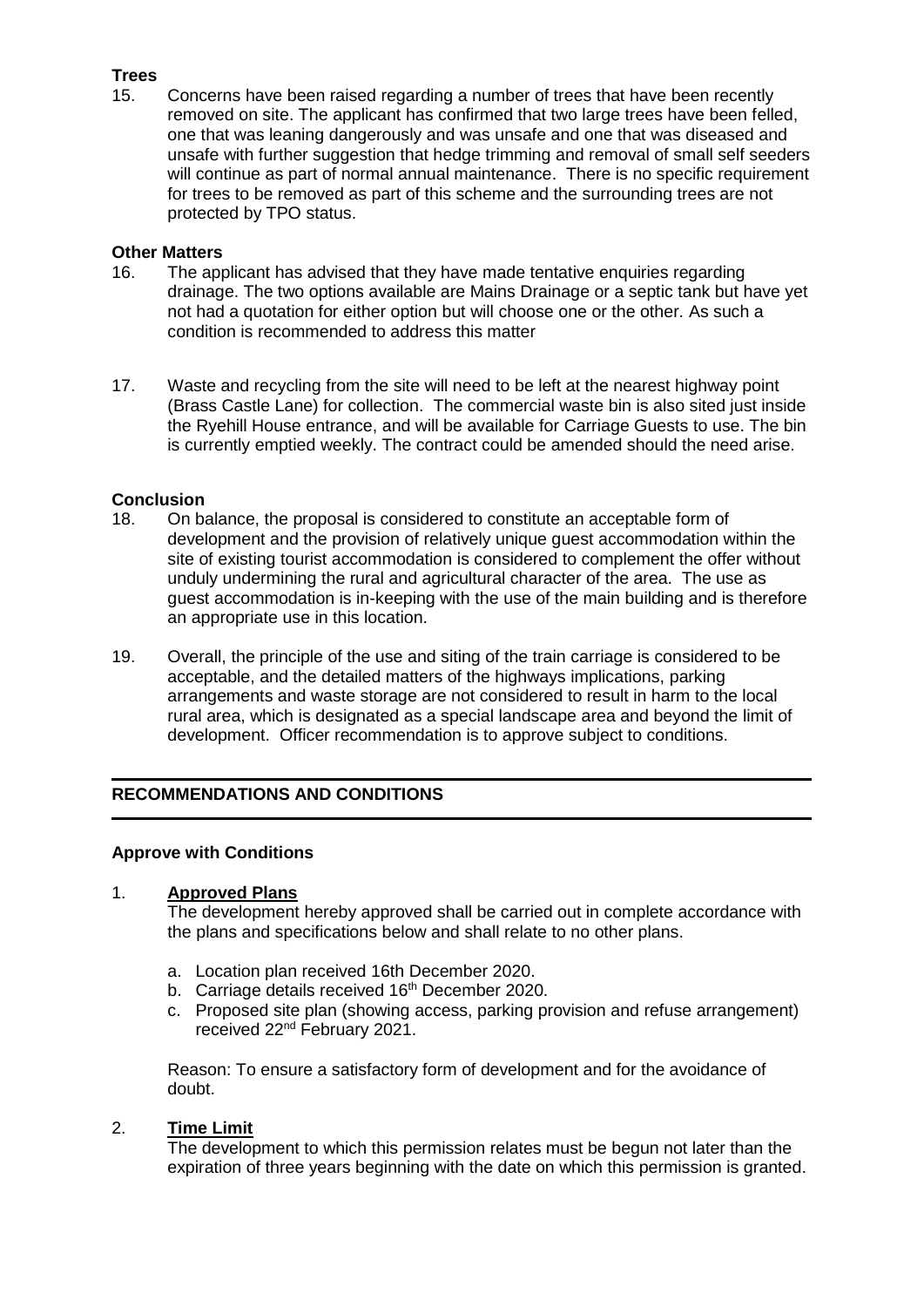Reason: The time limit condition is imposed in order to comply with the requirements of Section 91 of the Town and Country Planning Act 1990.

## **3. Removal of carriage**

The carriage shall be removed from site when no longer used or required as holiday accommodation for more than a 12 month period. Reason: To prevent the building having an unjustified impact on the character of the area and to retain the character of the area outside the development limits.

# **4. Drainage, Waste Storage, Vehicle Parking & Carriage base**

The development hereby approved shall not be brought into use until schemes for foul and surface water drainage, waste receptacle storage, vehicle parking and a base on which the carriage will stand have been submitted to and approved in writing by the local planning authority. The approved development shall only be used whilst the approved schemes of drainage, waste storage and vehicle parking are provided and operational. Should the carriage be removed from the site in accordance with the requirements of conditions hereby imposed or for other reasons, then any areas, equipment and any structures associated with drainage, waste receptacles, vehicle parking and carriage base, as approved by this condition, shall be removed from the site within 3 months of the carriage being removed.

Reason: To prevent long term unjustified impacts on the character of the area from the approved matters.

# **REASON FOR APPROVAL**

This application is satisfactory in that the siting of the railway carriage for use as guest accommodation accords with the principles of the National Planning Policy Framework (NPPF) and the local policy requirements (Policies DC1 (General Development) and CS4 (Sustainable Development) and CS5 (Design) of the Core Strategy (adopted 2008), H1 (Spatial Strategy) of the Housing Local Plan DPD (adopted 2014) and E20 (Limit to Development) and E21 (Special Landscape Areas) of the Local Plan (adopted 1999) and MWC4 (Minerals and Waste).

In particular, the railway carriage and its proposed use will not prejudice the character and function of the local area or the open countryside and will not significantly affect the special landscape area or prevent adequate and safe access to the site. The use will complement the rural and agricultural uses of the area and it will not be detrimental to any surrounding or nearby properties. The traffic generated, car parking and noise associated with the use will not be of a level likely to result in an unacceptable impact on nearby premises.

The application is therefore considered to be an acceptable form of development, fully in accordance with the relevant policy guidance and there are no material considerations, which would indicate that the development should be refused.

\_\_\_\_\_\_\_\_\_\_\_\_\_\_\_\_\_\_\_\_\_\_\_\_\_\_\_\_\_\_\_\_\_\_\_\_\_\_\_\_\_\_\_\_\_\_\_\_\_\_\_\_\_\_\_\_\_\_\_\_\_\_\_\_\_\_\_\_\_\_\_\_\_

Case Officer: Joanne Lloyd Committee Date: 5th March 2021